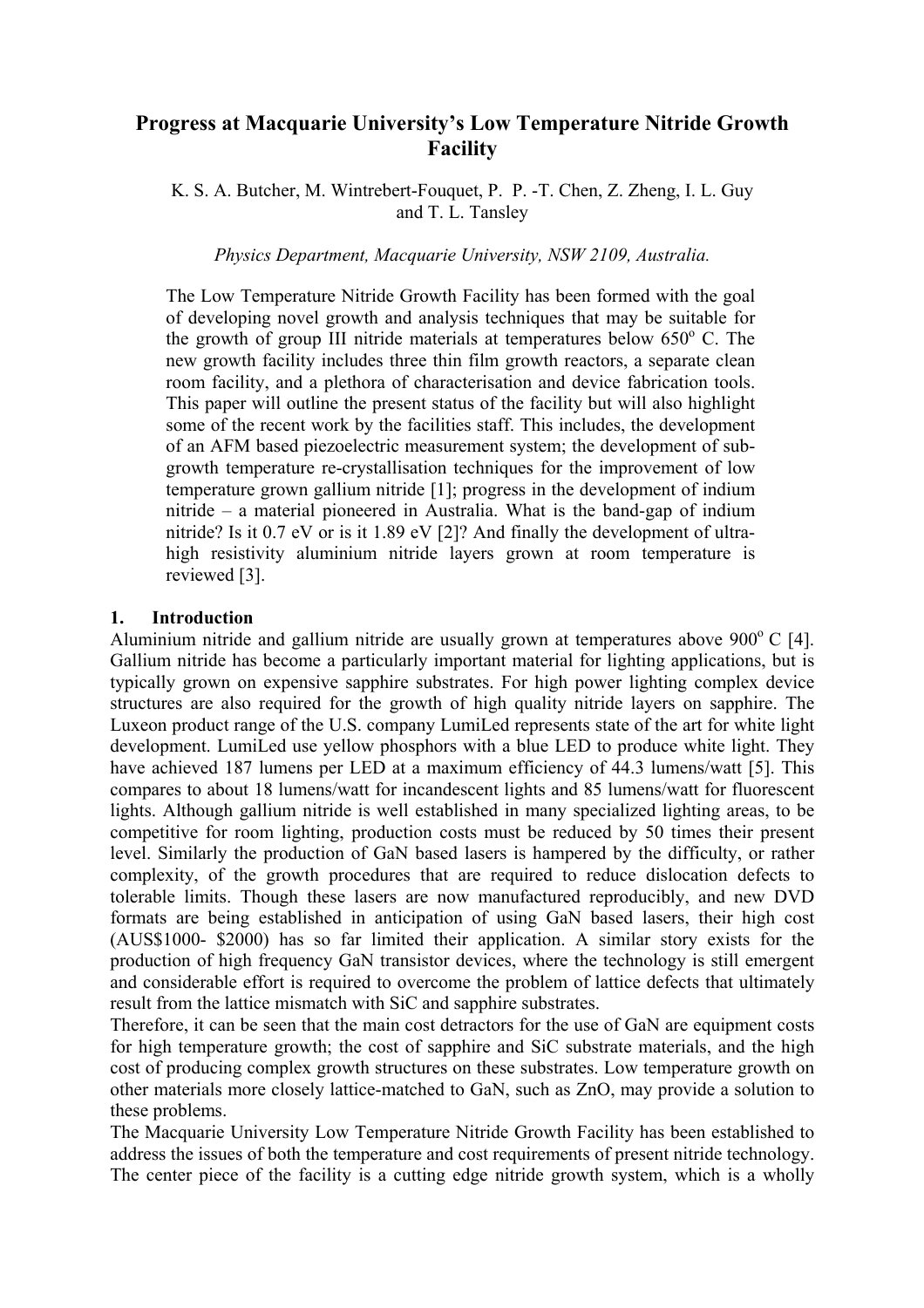unique combination of thermally controlled metalorganic chemical vapour deposition (MOCVD), remote plasma enhanced chemical vapour deposition (RPECVD) and laser induced chemical vapour deposition (LICVD). This new type of growth system has been given the acronym RPE-LICVD, which recognizes the combination of growth methodology that we have found most successful for low temperature GaN growth [1,6]. Pulse laser deposition using an ArF UV laser, operating at 193 nm, is also possible in this system [7].

There are few other film growth systems in the world that achieve the degree of flexibility, and accessibility of growth parameters, that this combination of low temperature growth methods achieves. The new system is the second generation of this implementation of RPE-LICVD, and is an ultrahigh vacuum (UHV) turbopumped system that incorporates a load lock with sample transfer system; a rotating heater stage capable of accepting 2 inch substrates (at present the standard substrate size for GaN growth); an independently pumped residual gas analyzer for gas analysis and a UHV gas delivery system for the growth of InN, GaN, AlN and their alloys. Dopants for the system will be fully on line this year and include sources for carbon, magnesium, silicon and oxygen doping.

In the following sections we provide an overview of some of the recent achievements of members of the Low Temperature Nitride Growth Facility. We briefly examine one of the characterization tools being developed for nitride analysis – piezoresponse force microscopy. A technique used to image the piezoelectric response of thin films on the scale of an atomic force microscope. We then report on some early results for what may become a major breakthrough in GaN film growth – the low temperature re-crystallisation of RPE-LICVD grown films. The facility staff, particularly T. L. Tansley, have a long history in InN research, and that work remains active. International interest in InN has escalated substantially in the last 2 years, and an important debate on the properties of InN has recently erupted. In particular the band-gap of this emergent material is being disputed. Although recent reports suggest a 0.75 eV band-gap we show that the 0.75 eV feature may well be a sub-band-gap feature, and that the absorption spectra for material recently grown overseas, may originate from a defect related energy level for material with a 1.9 eV band-gap. Finally we report on AlN grown at room temperature with properties superior to PECVD grown silicon nitride, and suggest that this particular AlN may have excellent potential in industrial applications as a dielectric or passivating layer for nitride based device structures.

### **2. Piezoresponse Force Microscopy**

In recent times, scanning force microscopy has been used to measure piezoelectric activity with high spatial resolution [8,9]. While usually applied to materials with large piezoelectric coefficients, such as lead zirconate titanate, the technique has recently been applied to GaN [10]. Conventional piezoelectric measurements measure the average response over some area of material. The AFM technique provides an opportunity to measure polarisation on a spatial scale consistent with the size of individual crystallites.

Figure 1 shows the piezoelectric response along a single scan line, in both  $LiNbO<sub>3</sub>$  and GaN, with 5.0 V applied to the sample and the same gain settings. The relative variation in piezoelectric response across the single crystal  $LiNbO<sub>3</sub>$  wafer is much smaller than for the polycrystalline GaN. Also the magnitude of the  $LiNbO<sub>3</sub>$  response is much larger.

The magnitudes of the piezoelectric responses, as shown in the line plots of figure 1, give an indication of the relative size of the piezoelectric coefficients in  $LiNbO<sub>3</sub>$  and GaN. The large variation in the GaN plot results from the polycrystalline sample. This possibly explains why various polycrystalline GaN samples show a large variation in their macroscopic piezoelectric coefficients and why polycrystalline samples show a lower macroscopic coefficient than single crystal material [11].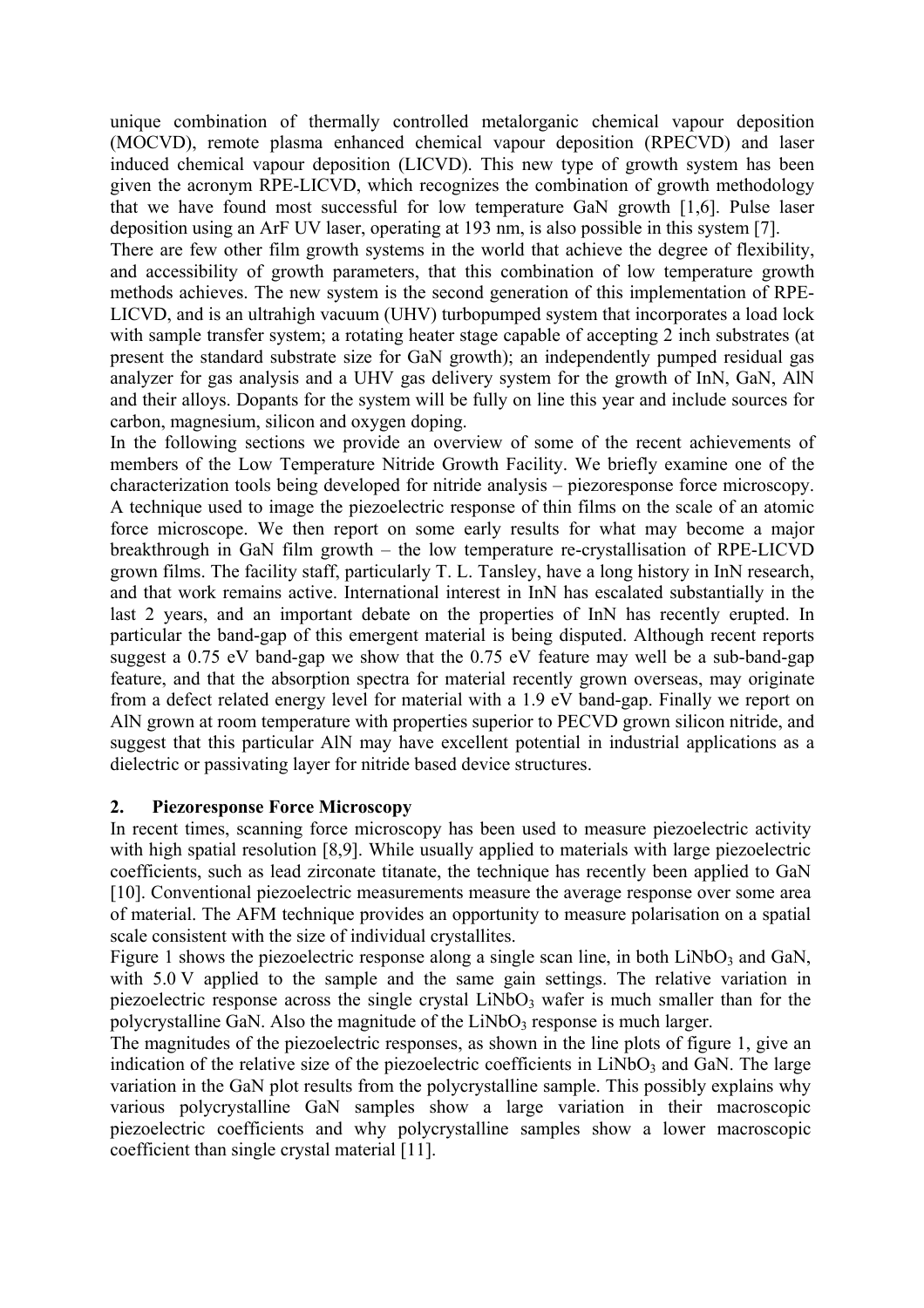

Fig. 1. Piezoelectric response along a line across the sample for (a) single crystal  $LiNbO<sub>3</sub>$  wafer and (b) polycrystalline GaN

#### **3. Low Temperature GaN Recrystallisation**

Because of its small lattice mismatch to GaN  $(\sim1.8\%)$ , ZnO is an attractive potential substrate material for the growth of GaN [1]. However, growth in the ammonia environment typically used for GaN must occur at low temperatures - below approximately 650 °C - otherwise the ZnO would dissociate. We have applied the RPE-LICVD technique to GaN growth on ZnO with some success, however at these low growth temperatures polycrystalline material is usually grown (or at least when using the high vacuum environment of the earlier generation RPE-LICVD unit [6] -further growth investigation is required with the new system). Very recently, we have observed that GaN grown by this technique, at temperatures as low as  $570^{\circ}$ C, may be recrystallised below the film growth temperature. The methodology is the subject of patents. Figure 2 shows the change in the surface profile of recrystallised samples, compared to the original morphology (figure 2 a). The images were collected by



Fig. 2. AFM error mode images of GaN sample surfaces. Image (a) is an unprocessed sample –this image is typical of the "as grown" samples. Images (b) and (c) show samples at various degrees of crystallisation.

atomic force microscopy. Other evidence of the re-crystallisation process is provided elsewhere [1], though it is noted that improvement in X-ray diffraction peak width (a reduction in the peak width indicating improved crystallinity) and electrical conductivity have also been measured.

The significance of this work is that a low defect density GaN layer might be achieved for subsequent device processing with very little effort and cost compared to present methodologies.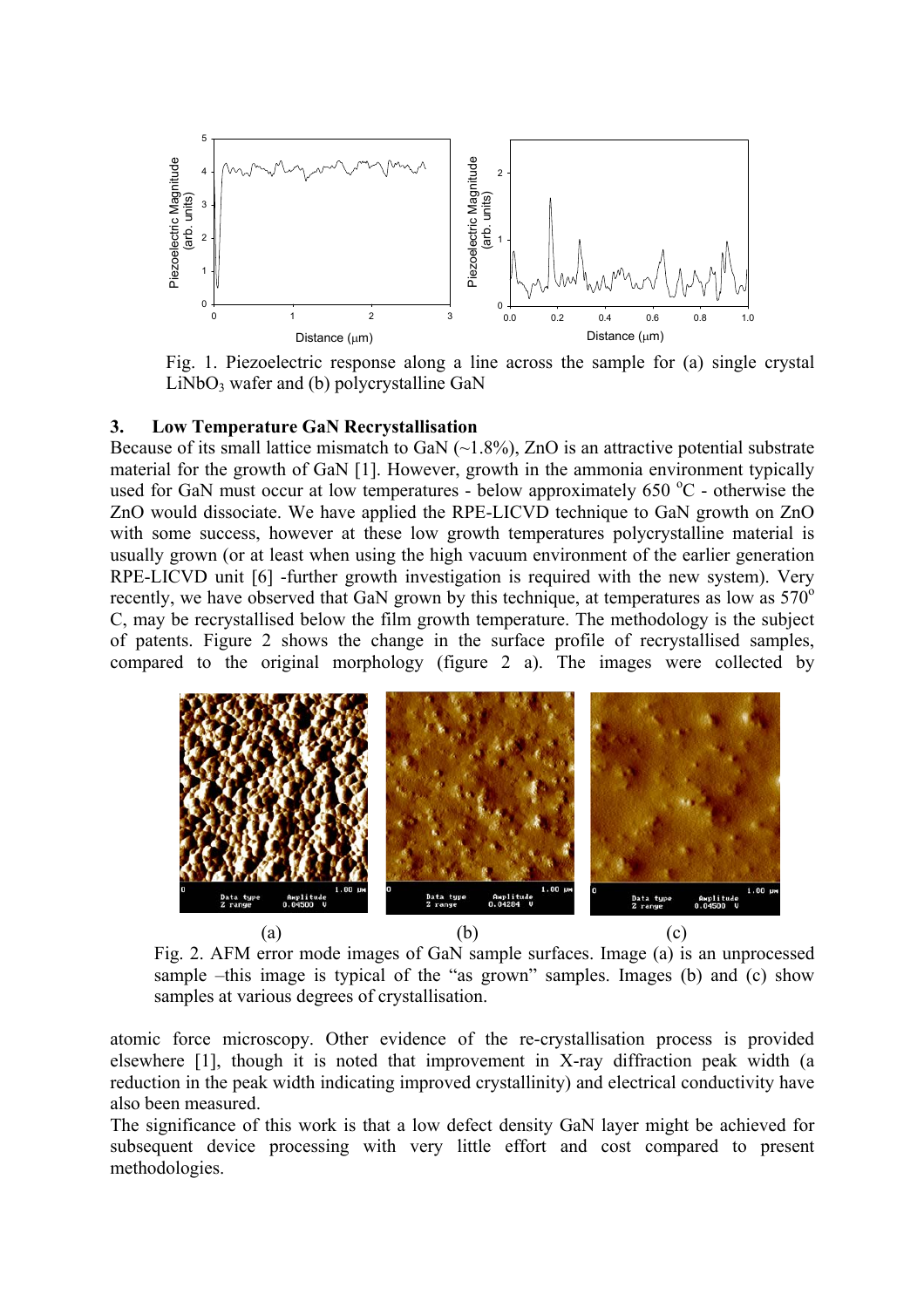### **1. The Band-gap of Indium Nitride**

Indium nitride is potentially a very high mobility material, but many of its basic properties are still being assessed. A group of low carrier concentration polycrystalline thin films were grown by members of the Low Temperature Nitride Growth Facility by RF sputtering in the early 1980s, with one having the highest reported room temperature n-type mobility ever produced for indium nitride: 2700 cm<sup>2</sup>/V⋅s for a carrier concentration of  $5x10^{16}$ cm<sup>-3</sup> [12]. That material had a measured band-gap of 1.89 eV [13] and has formed the basis of the accepted band-gap since that time.

More recently MBE InN has been grown by a number of groups with much lower apparent band-gaps, reported as being as low as 0.7 eV [14-16]. Photoluminescence data for InN is very rare and the 0.7 eV band-gap groups have demonstrated photoluminescence at approximately that energy. However, other independently grown MBE material has shown photoluminescence at 1.9 and 2.1 eV [17], so that the debate cannot be characterized as MBE versus RF sputtering.

The most compelling data for an  $\sim 0.75$  eV band-gap has been reported by Wu et al. [14] where photoluminescence, absorption and photoreflectance data are all alleged to indicate a 0.7-0.8 eV band-gap. There are many sub-band-gap mechanisms for photoluminescence, and the photoreflectance spectrum of Wu et al. [14] is too weak to provide a plausible proof on its own. The absorption data at first glance appears most compelling. In Figure 3 we have replotted the absorption coefficient ( $\alpha$ ) data of Wu as absorption squared. This is the common type of plot used to determine the band-gap energy of direct band-gap semiconductors, and it is immediately apparent, from the usual extrapolation of the linear region to the x-axis, that the absorption data indicates a 0.98 eV band-gap, not a 0.75 eV band-gap as suggested by Wu. The observed photoluminescence would therefore also appear to be a sub-band-gap feature below the 0.98 eV absorption feature. In addition to this we have also plotted in Figure



3 absorption coefficient squared data from Tansley and Foley [18]. In the case of Tansley and Foley their absorption data was observed to be a sub-band-gap absorption that those authors attributed to |p> like orbital defect states. Whether the transition, most recently observed at 0.98 eV represents a sub-band-gap or direct band-gap feature seems to be the question that now requires answering.

We have recently also shown that the MBE InN supplied by two of the groups supporting a  $\sim$  0.75 eV band-gap show strong inter-diffusion of Al and In at the InN layer interface. The inter-diffusion was observed for samples where the InN was deposited on either sapphire or an AlN buffer layer, though the inter-diffusion appeared to be worse for samples grown on an AlN

buffer layer. This interdiffusion was shown to be so severe that the absorption data for the samples that had been measured were affected. We have reported this data in further detail elsewhere [2].

#### **2. Ultra-high Resistivity Aluminium Nitride**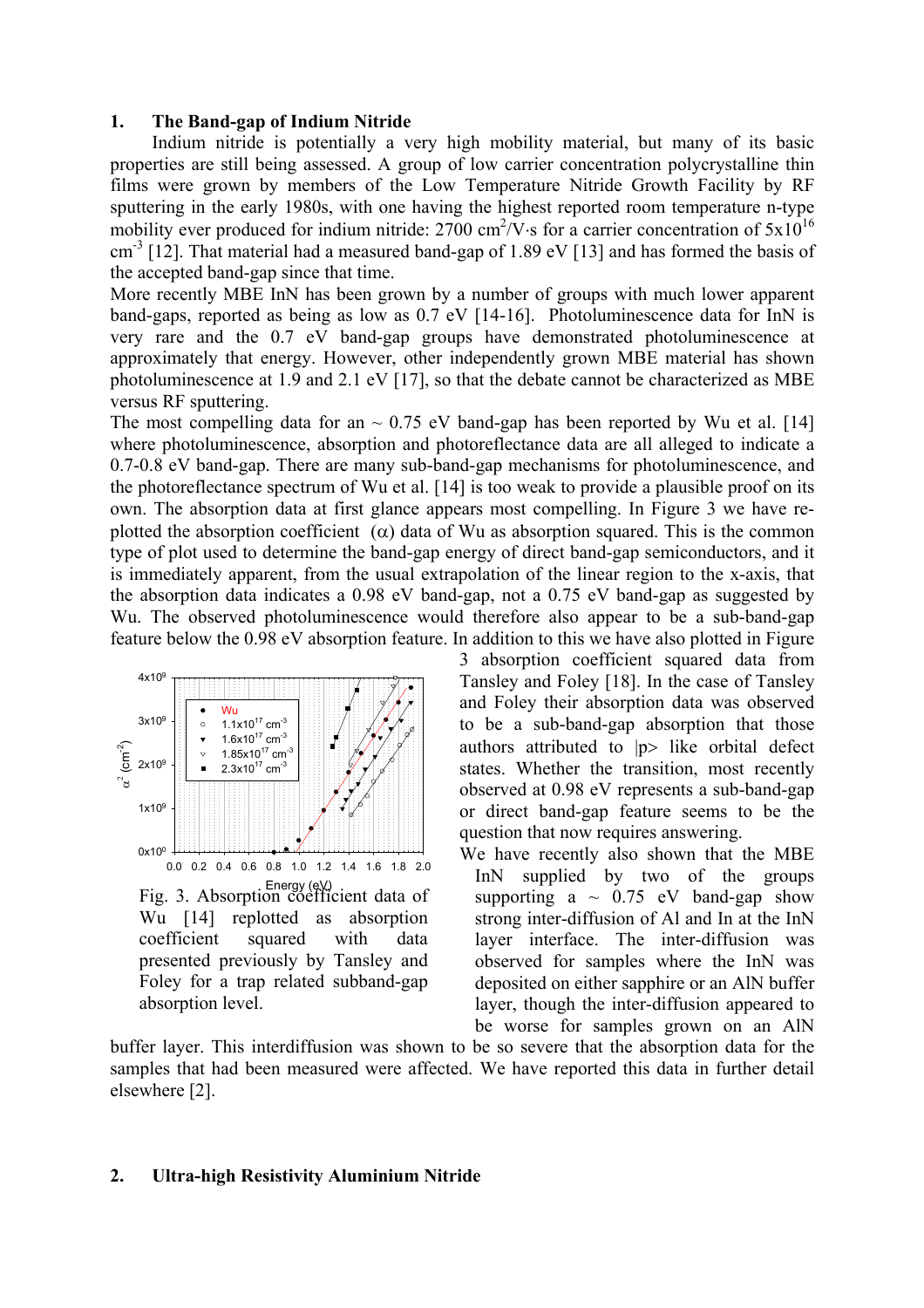Aluminium nitride layers have been grown by our group using novel RPECVD based techniques. Figure 4 shows a current density versus applied electric field for a 93 nm thick AlN metal-insulator-metal (MIM) device, where the AlN layer was grown at room temperature. Film resistivities of  $3.3x10^{16}$  Ω⋅cm are three orders of magnitude higher than is typically reported for AlN, and an order of magnitude higher than is typical for PECVD grown silicon nitride. Silicon nitride is widely uses in the silicon industry as a thick dielectric layer. The film breakdown field was as high as 640 MV/m, which is comparable with PECVD grown silicon nitride. These exceptional results were obtained using ultraviolet photolytic desorption techniques reported elsewhere [3,19]. However, we can report here that films previously tested to irreversible breakdown had self-repaired when examined some 18 months after the initial work. The films were able to be taken to fields in excess of 200 MV/m without further breakdown. Testing to the breakdown point was not attempted after the device recovery.



Fig. 4 Current density versus electric field for AlN MIM structure. The AlN was 93 nm thick and had a maximum bias of 60 V applied to it before breakdown occurred.

The excellent results achieved in improving the insulating properties of AlN have encouraged us to promote this work further with the aim of improving the growth rate for use in industrial semiconductor processing, particularly – though not exclusively - in the growing area of nitride device technology.

### **Acknowledgments**

K. S. A. Butcher would like to acknowledge the support of an Australian Research Council Fellowship. We would also like to acknowledge the support and interest of Dr Colin Wood of the U.S. Office of Naval Research and Dr J. A. Freitas Jr. of the U. S. Naval Research Laboratories, and their financial support through NICOP contract number N00014-99-1-GO17. We also acknowledge the support of the Australian Research Council through a Large grant and a Discovery grant.

#### **References**

- [1] K. S. A. Butcher, Afifuddin, P. P. –T. Chen, M. Godlewski, A. Szczerbakow, E. M. Goldys, T. L. Tansley and J. A. Freitas Jr, J. Crystal Growth **246,** 237 (2002).
- [2] K. S. A. Butcher, M. Wintrebert-Fouquet, Motlan, S. K. Shrestha, H. Timmers, K. E. Prince and T. L. Tansley, submitted to MRS Fall 2002 meeting proceedings.
- [3] K. S. A. Butcher and T. L. Tansley, J. Appl. Phys*.* **90,** 6217 (2001).
- [4] O. Ambacher, J. Phys. D: Appl. Phys. **31,** 2653 (1998).
- [5] F. N. Steranka, J. Bhat, D. Collins, L. Cook, M.G. Craford, R. Fletcher, N. Gardner, P. Grillot, W. Goetz, M. Keuper, R. Khare, A. Kim, M. Krames, G. Harbers, M. Ludowise, P.S. Martin, M. Misra, G. Mueller, R. Mueller-Mach, S. Rudaz, Y.-C. Shen, D. Steigerwald, S. Stockman, S. Subramanya, T. Trottier, and J.J. Wierer, Phys. Stat. Sol. A **194,** 380 (2002).
- [6] K. S. A. Butcher, H. Timmers, Afifuddin, P. P.-T. Chen, T. D. M. Weijers, E. M. Goldys, T. L. Tansely, R. G. Elliman and J. A. Freitas Jr., J. Appl. Phys., **92,** 3397 (2002).